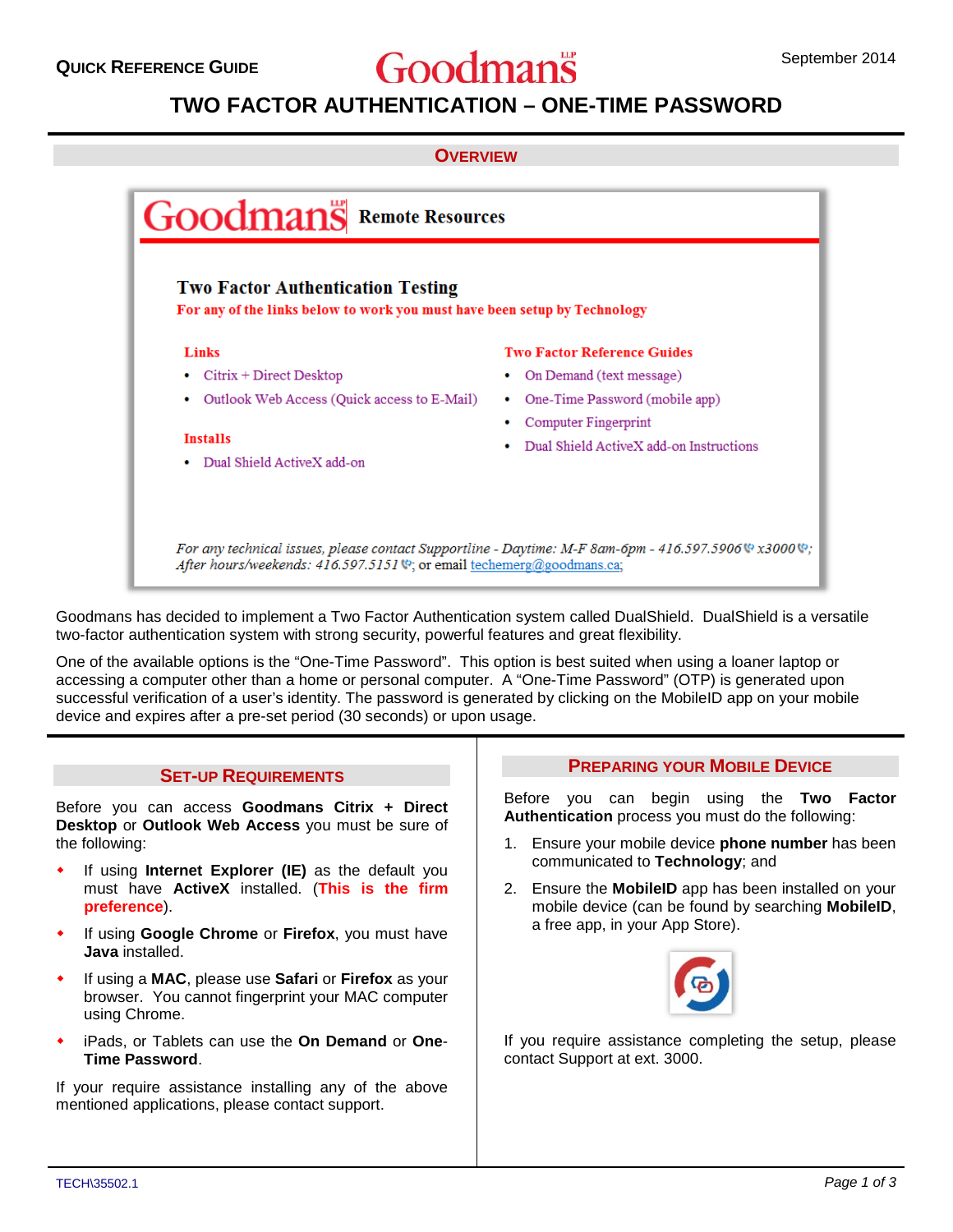## **ACCESSING GOODMANS CITRIX OR WEBMAIL**

1. From your preferred web browser, go to **http://www.goodmans.ca** and click on the **Login** link at the bottom of the screen.

| w | CONTACT             | <b>SUPPORT</b> | <b>ABOUT</b> | <b>LOGIN</b>        |  |  |
|---|---------------------|----------------|--------------|---------------------|--|--|
|   | <b>Key Contacts</b> | Site Map       | Legal        | © Goodmans LLP      |  |  |
|   | Our Offices         | Deal Room      | Development  | All Rights Reserved |  |  |

2. The following screen will open.



3. Click on the **Citrix + Direct Desktop** or the **Outlook Web Access** link and the following window will open:

| Log in to application: OWA                                            |  |
|-----------------------------------------------------------------------|--|
| Goodmans Email Address:                                               |  |
| Continue                                                              |  |
| <b>Nobilc Desktop</b>                                                 |  |
| <b>Citrix User Guide</b>                                              |  |
| Dual Shield will not allow the creation of content outside this box." |  |

- 4. Enter your **Goodmans Email Address** and click **Continue**.
- 5. Click on the down arrow and select **One-time Password**.

| Step 2<br>Step 1                                                        |                                                                        |  |
|-------------------------------------------------------------------------|------------------------------------------------------------------------|--|
| Goodmans Email Address:<br>100 부터 2010년 1월 2일 : 2010년 1월 2일 2010년 1월 2일 | friedman@goodmans.ca                                                   |  |
| Authenticator:                                                          | Select an authenticator<br>Select an authenticator                     |  |
| Continue                                                                | <b>Computer Fingerprint</b><br>One-Time Password<br>On-Demand Password |  |

 **One-time Password** - a one-time password (**OTP**) is generated upon successful verification of a user's identity. The password is generated by clicking on the **MobileID** app on your mobile device and expires after a pre-set period (30 seconds) or upon usage;

6. Move to your Mobile device and follow the steps listed below for the **One-time Password.**

#### **ONE-TIME PASSWORD**

1. Click on the **MobileID** App on your mobile device.



2. The following window will open:



- 3. Select **Generate Password**.
- 4. A six digit password will display in the green box. This password is refreshed every 30 seconds or immediately upon usage.



- 5. Return to the **Goodmans Access** window and enter the six digit one-time password into the **Password** field.
- 6. Click **Continue** and the following window will open.

| Goodmans                                   |                                                                      |
|--------------------------------------------|----------------------------------------------------------------------|
| Log in to application: OWA                 |                                                                      |
| Step 2<br>Mag 1<br>Goodmans Email Address: | friedman@goodmans.ca                                                 |
| Authenticator:                             | Static Password<br>٠                                                 |
| Password:                                  | *************                                                        |
| Continue<br>Citrix User Quide              | Mobile Desktop                                                       |
|                                            | Dual Shield will not allow the creation of content outside this box. |